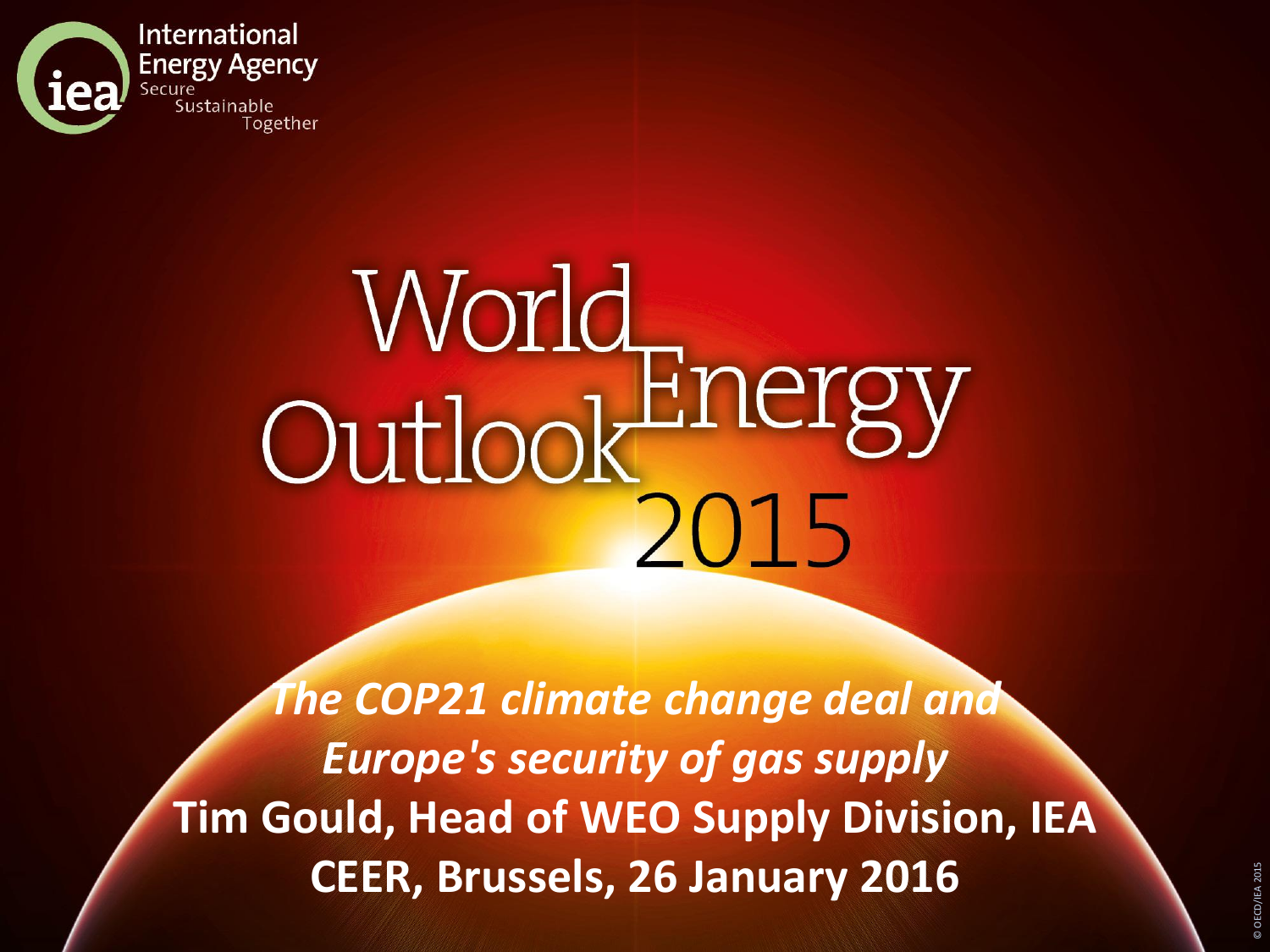



- **New LNG projects from US, Australia are set to collide into an already over-supplied market**
- **Asian markets unlikely to absorb the glut: after a strong rise to 2013, Asian LNG imports flattened in 2014 & fell back in 2015**
- **Opportunity for other global gas importers: plenty of competitively-priced LNG seeking a home over the next few years**
- A dilemma for Gazprom, a boost to Europe's security of supply, **but not necessarily a reversal of fortune for gas consumption**
- **Today's prices can also sow the seeds of future risks, if a dearth of new supply investment leads to tighter markets in the 2020s**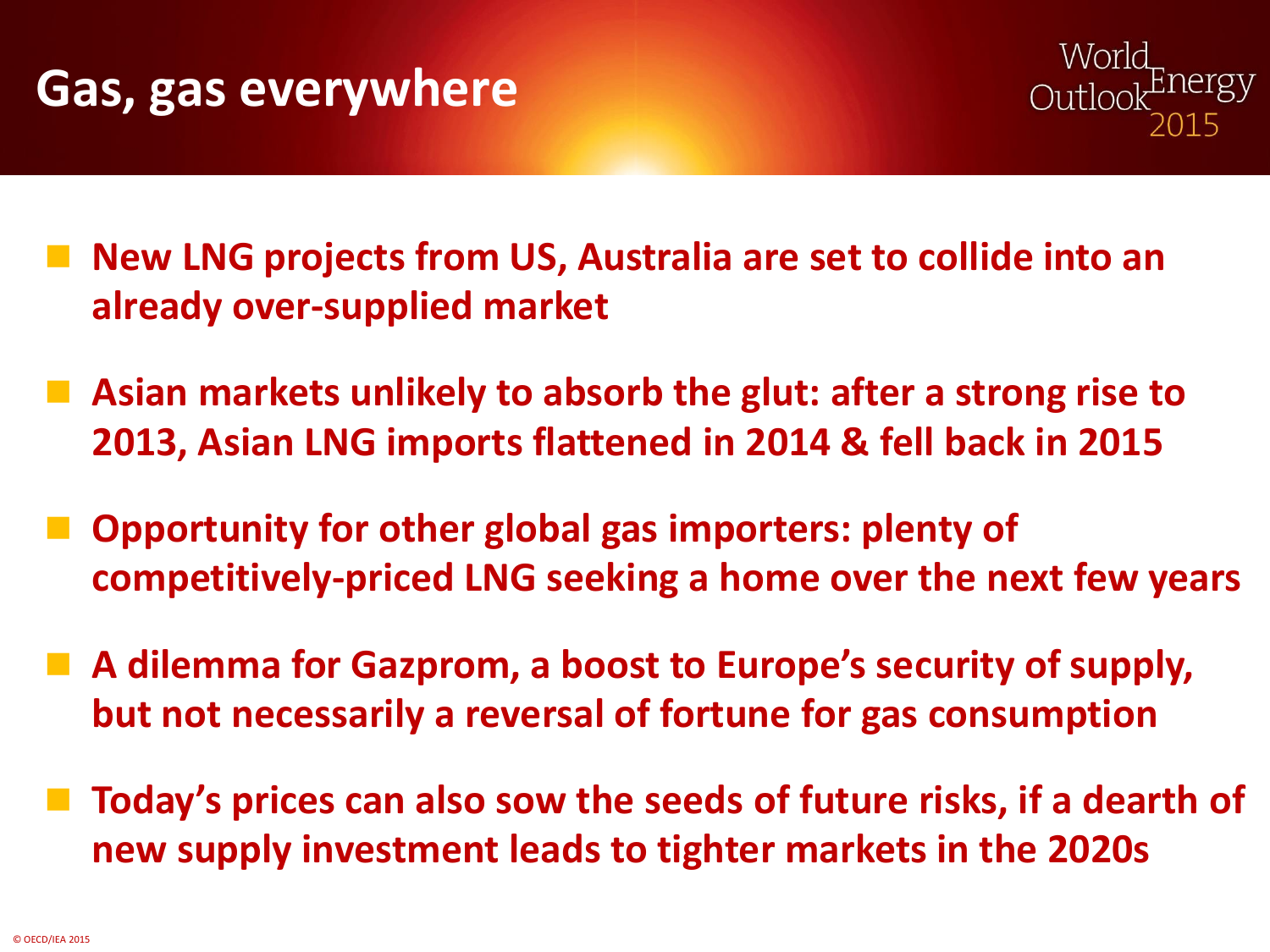## **More integrated markets bring long-term gains for gas security**





*In a base case (the New Policies Scenario), the increased volume & diversity of LNG trade offers new options & flexibility in an increasingly inter-connected global market*

© OECD/IEA 2015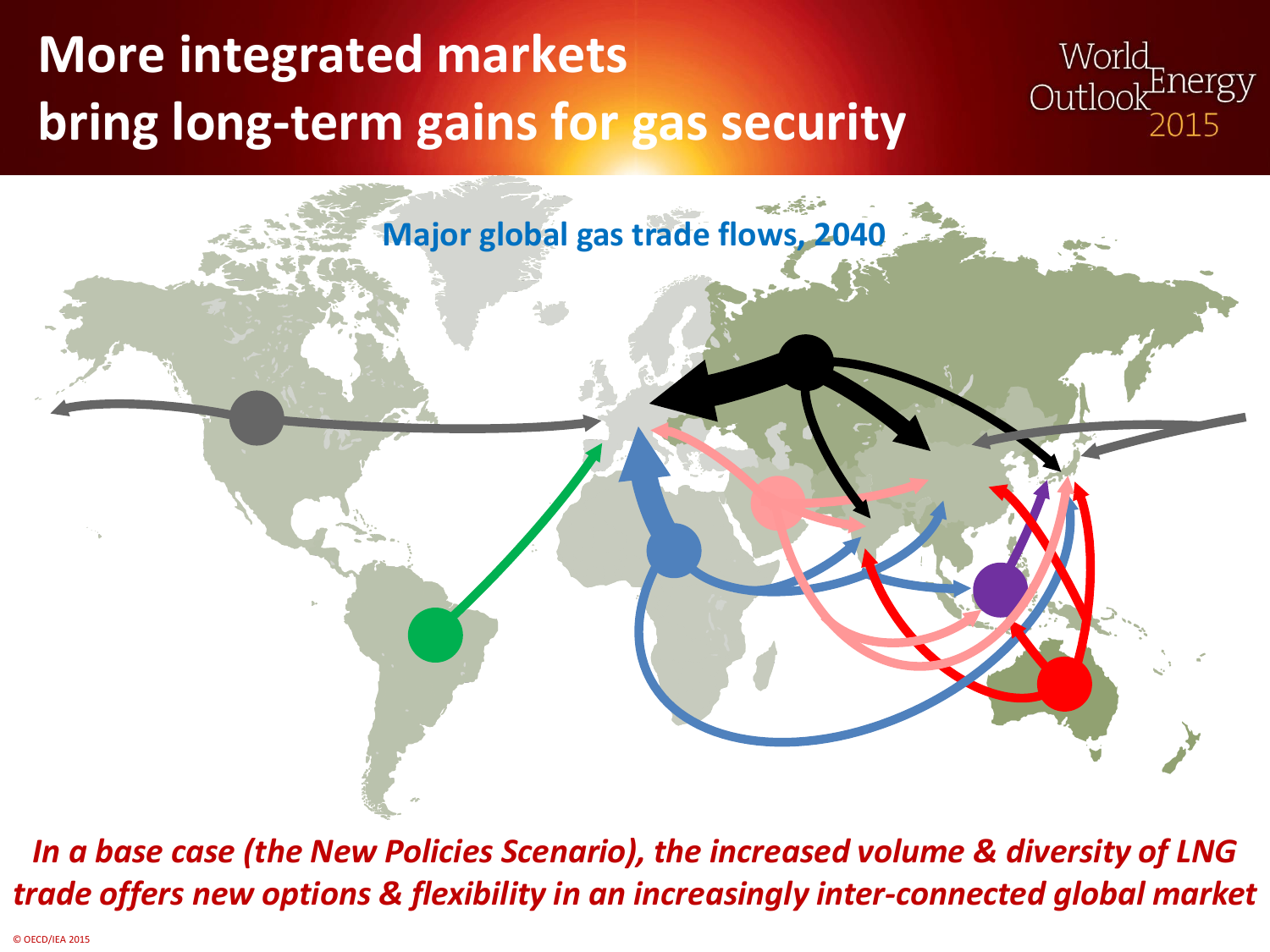## **In an NPS, a peak in EU gas demand is already behind us**



**EU gas balance in the New Policies Scenario**



*Implementation of the 2030 package keeps the lid on gas consumption in the New Policies Scenario, but EU imports still edge higher as indigenous output declines*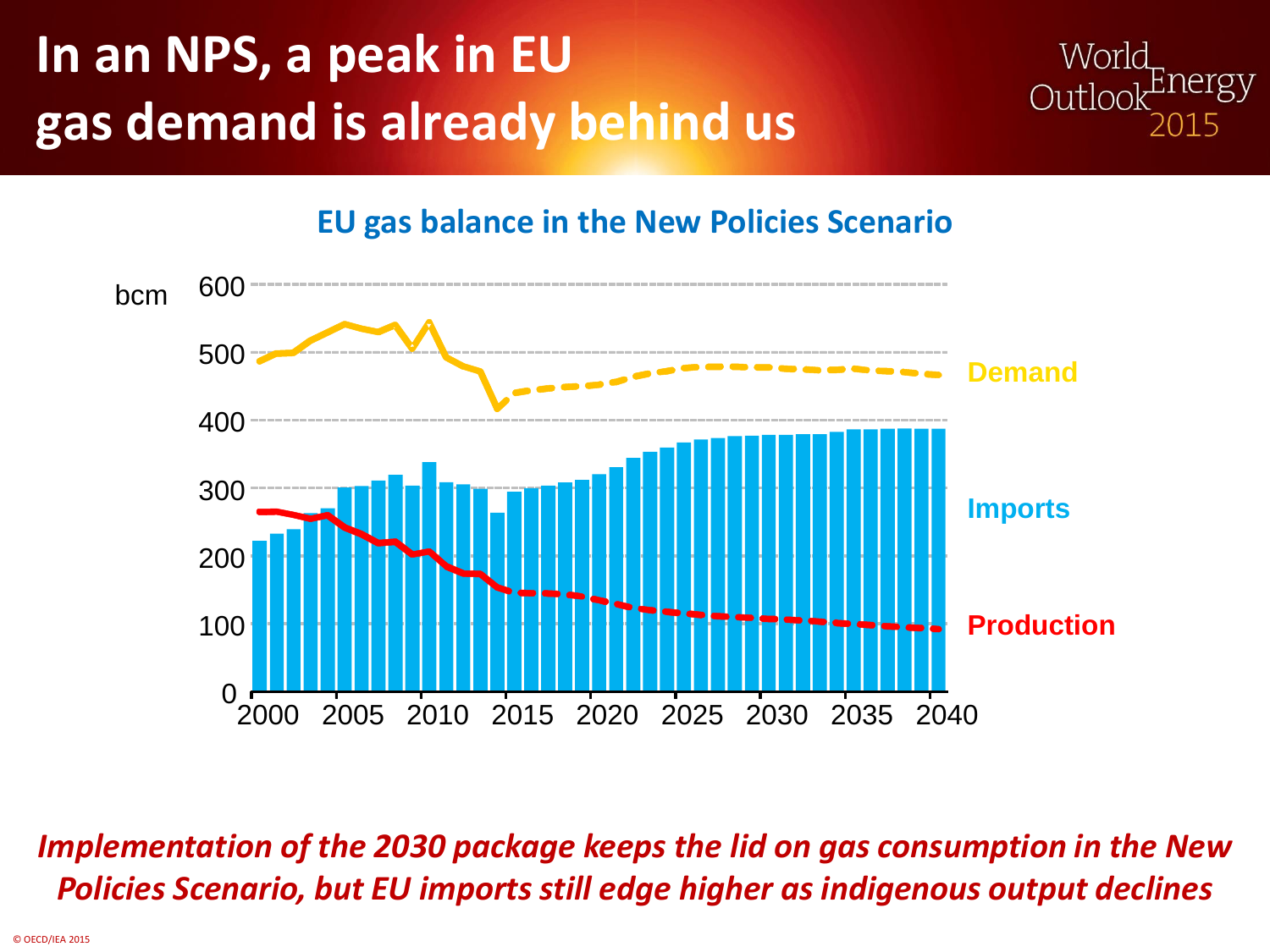## **Gas relatively well-placed for stronger climate policies**



#### **Global fossil-fuel demand by scenario**



#### *Where it replaces more carbon-intensive fuels or aids the integration of renewables, natural gas can be a good fit for a gradually decarbonising energy system*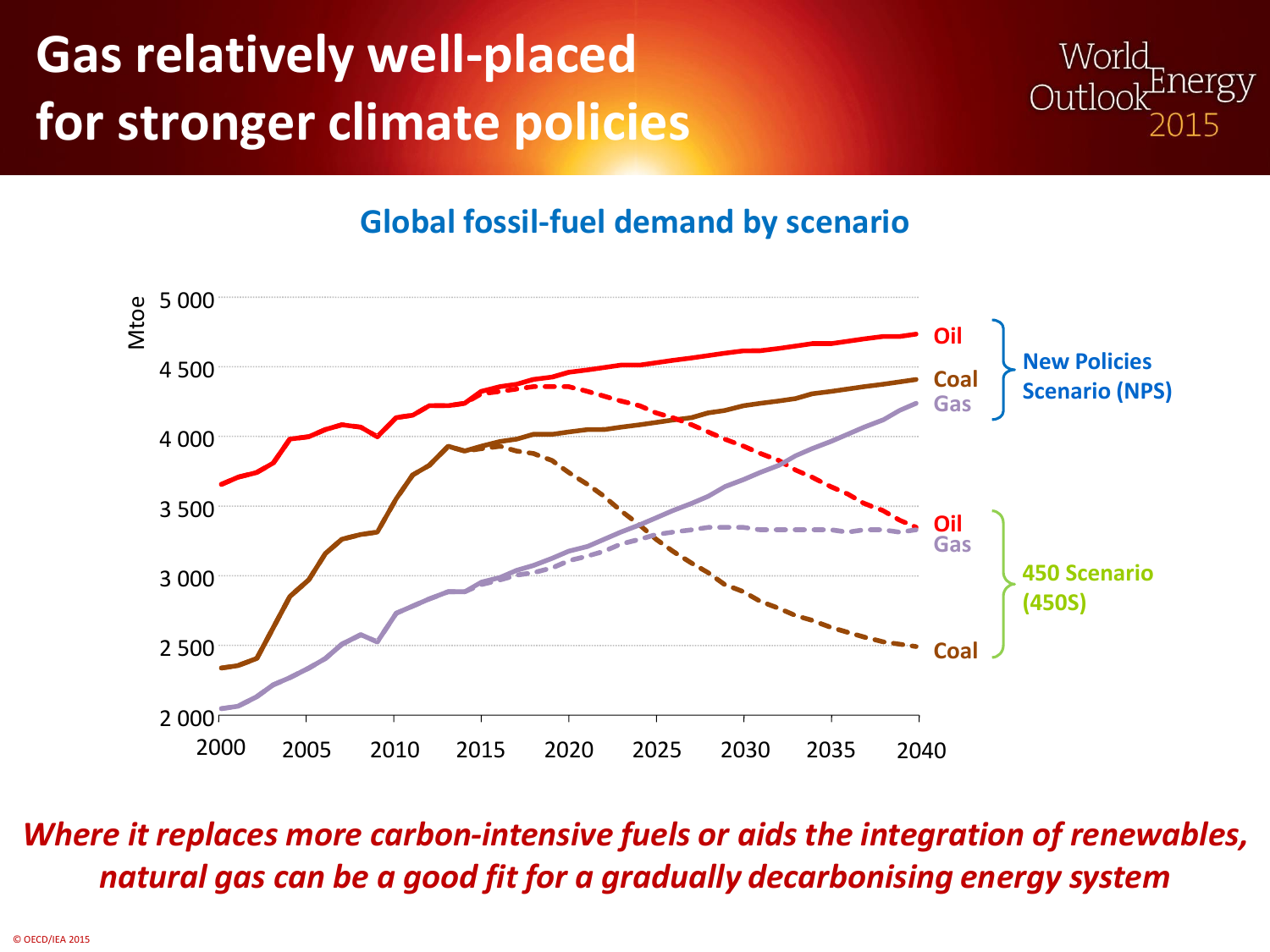## **.. but impacts vary widely by region**

#### **Change in gas demand in selected regions between 2014-2040 in 450S**

Worl



#### *A 450 ppm scenario needs much more than coal-to-gas substitution; efficiency gains & power sector decarbonisation ultimately erode gas use in most markets*

© OECD/IEA 2015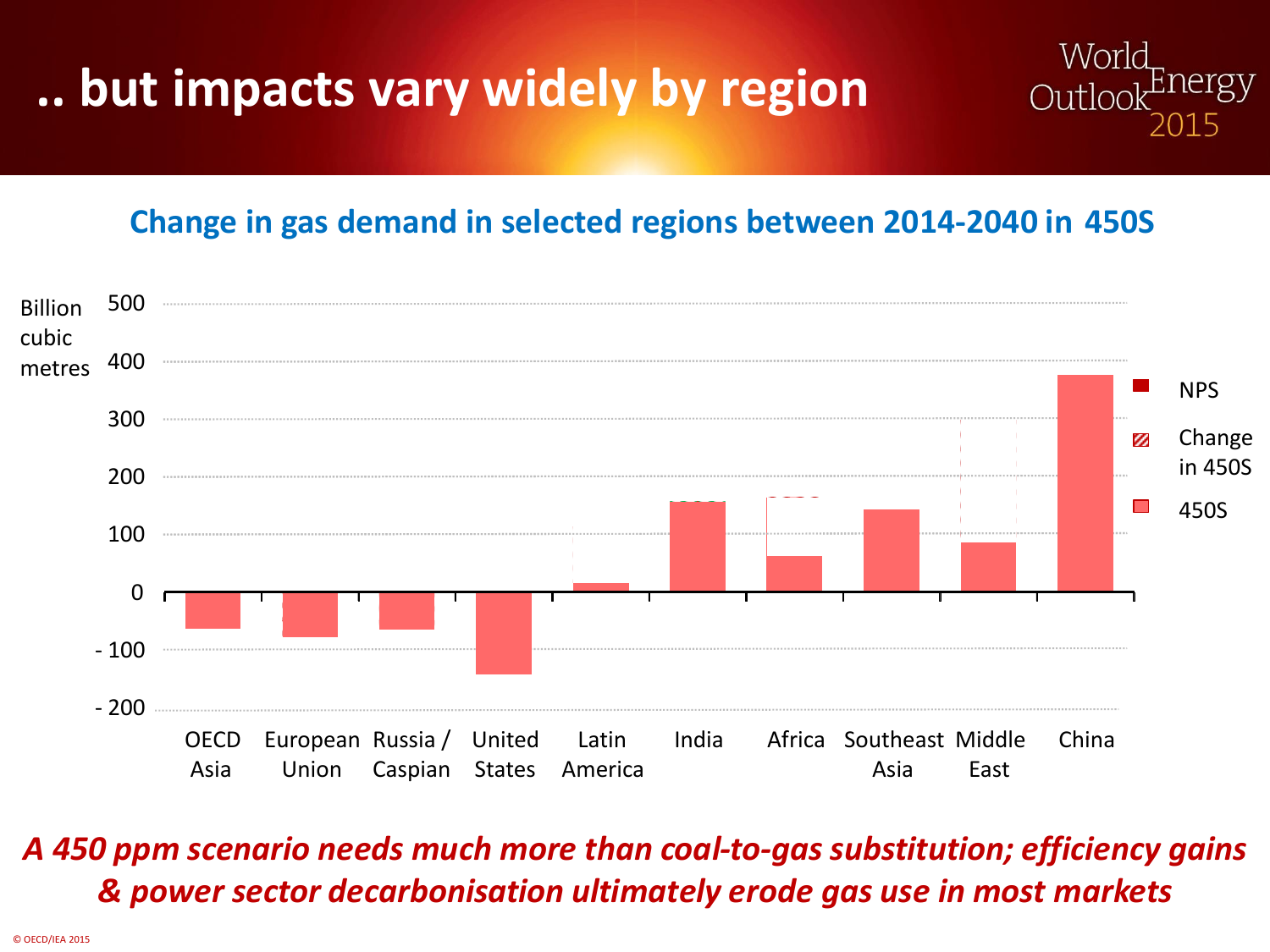## **In a 450S, EU imports also start to fall back from the mid-2020s**





#### **EU gas balance in the 450 Scenario**

*In a 450 Scenario, all sectors except gas for transport are in retreat by the mid-2020s: import dependence remains high but volumes fall back below 300 bcm*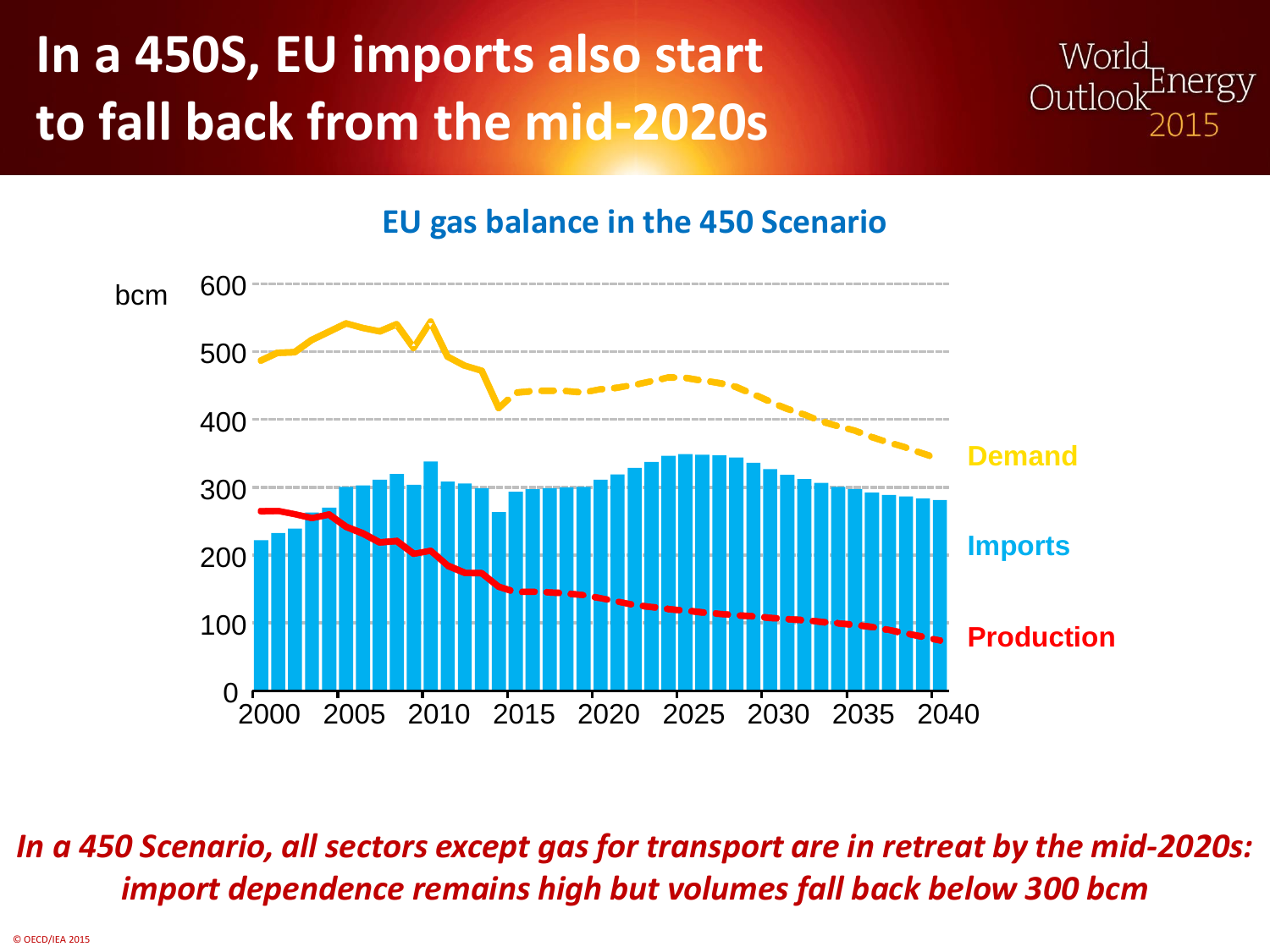

#### **Gas-fired capacity generation in the 450 Scenario**



*Gas generation gets a medium-term boost as coal exits the power mix; over longer-term, gas infrastructure needs remain high but utilisation rates plummet* 

© OECD/IEA 2015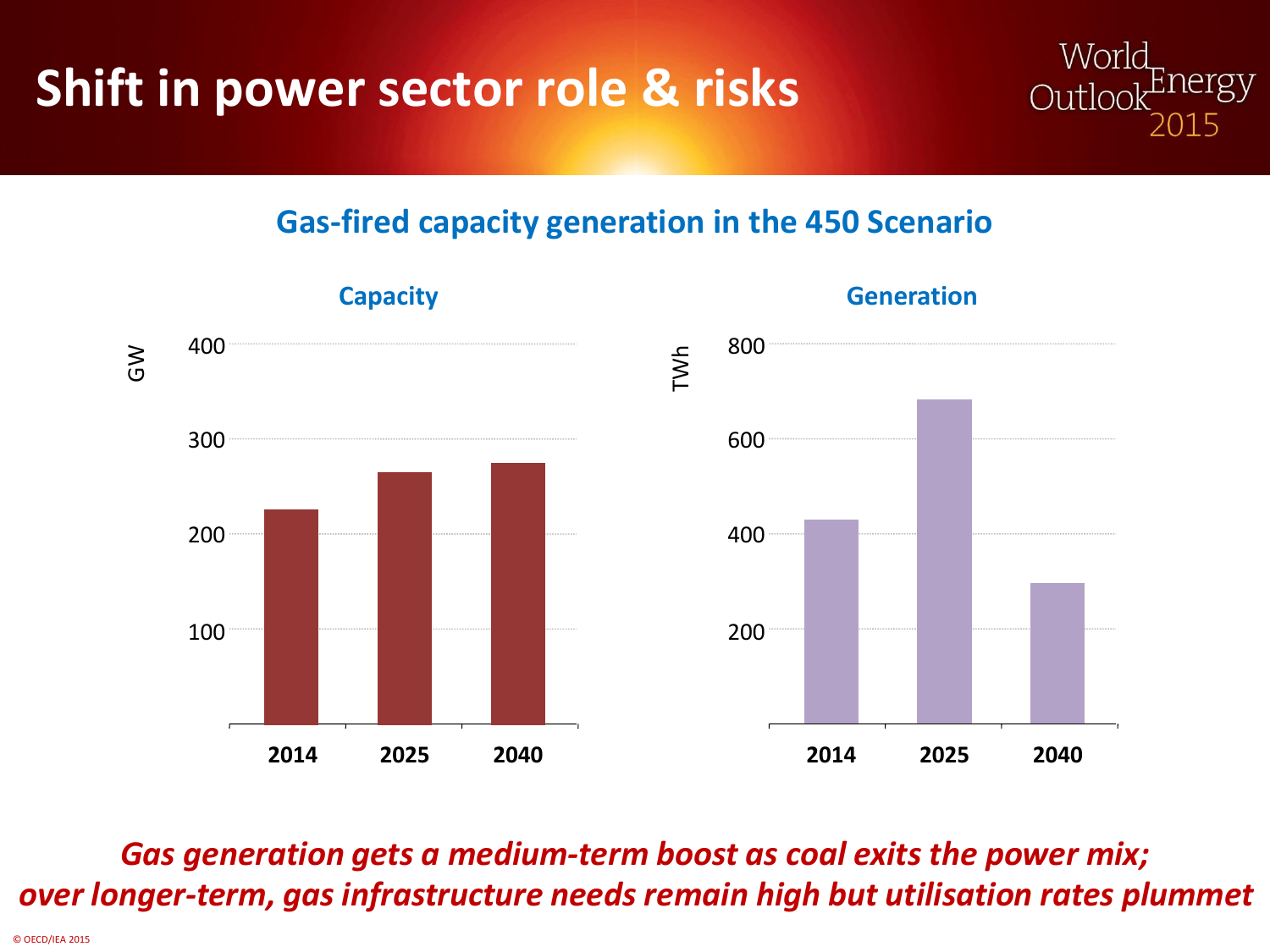### **Implications for European gas security**

- **Current gas market conditions ease security concerns, but today's investment cuts also mean no room for longer-term complacency**
- **A more interconnected global & EU gas market should allow for more rapid reallocation of supply in response to any disruption..**
- .. but some domestic safety nets, notably fuel switching capacity & **domestic production flexibility, are set to diminish**
- **EU remains a major gas user in all scenarios, but greater efficiency & low load factors in a 450S a huge challenge to business models**
- **COP21 hastens a shift in focus from external security (e.g. import dependence) to internal (infrastructure, storage, flexibility)**